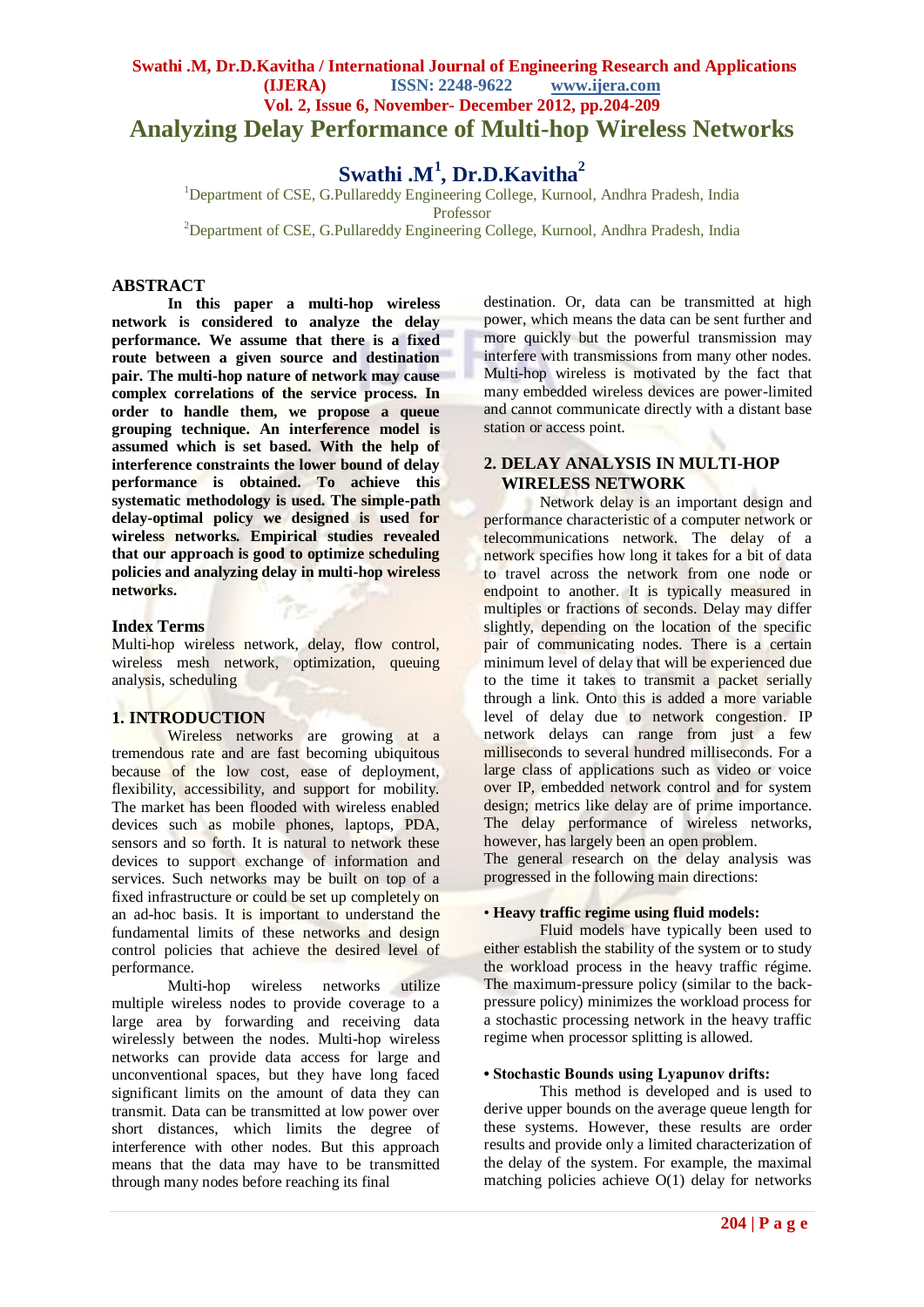with single-hop traffic when the input load is in the reduced capacity region. This analysis however, has not been extended to the multi-hop traffic case, because of the lack of an analogous Lyapunov function for the back-pressure policy.

#### **• Large Deviations:**

Large deviation results for cellular and multi-hop systems with single hop traffic have been to estimate the decay rate of the queue-overflow probability. Similar analysis is much more difficult for the multi-hop wireless network considered here, due to the complex interactions between the arrival, service, and backlog process.

Throughput and utility of a multi-hop wireless network are important aspects of much of the research conducted on such networks. In such systems and its applications like embedded network control, system design, voice and video over IP performance metrics like delay plays a crucial role and the delay is the open problem in such systems. As there are complex interactions over wireless networks, this problem is so complex and needs lot of research. Furthermore, the interference in the wireless networks makes it worst. In this paper, we use a systematic methodology for delay analysis and also a scheduling policy in order to achieve delay performance with respect to lower bound.

We analyze a multi-hop wireless network with many source and destination pairs provided traffic and routing information. The packet flow is as described here. A source node sends packets into network. In turn the packets move through network and finally reach the destination. Fig. 1 shows three flows pertaining to wireless multi-hop network.



#### **Fig. 1 Multi-hop wireless network with flows and bottlenecks**

As the transmission medium is shared, at each node a packet is queued in its path and waits for an opportunity for it to be transmitted. Scheduling can be done on two links that do not cause interference with each other. Such links are known as activation vectors. The unit capacity of each link is one packet in a slot. Delay performance of any scheduling policy is influenced by interference. In [5] the use of exclusive set of links is used to demonstrate the single hop traffic. In this paper we define bottleneck as a set of links such that no more than one of them can simultaneously transmit. In [5] sharper upper bounds could be used. However, in this paper our focus is to derive fundamental bound on performance of any policy. As per our consideration the lower bound analysis is an important step. In this regard [16] is similar to this paper. We also reengineer a back – pressure scheduling policy whose delay performance is close to the lower bound. Our contributions in this paper are a new queue grouping technique; new technique to reduce the analysis of queuing upstream of a bottleneck; derivation of a fundamental lower bound on the system wide average queuing delay of packet in multi-hop wireless network; extensive discussion and numeral studies.

## **3. PROPOSED SYSTEM MODEL**

This section describes system model. We consider a wireless network which is represented as  $G = (V, L)$  where set of nodes in the network is represented by V and L denotes the set of links. Unit capacity is associated with each link. We consider N number of flows. Each flow contains source and destination pairs (si, di). We assume a fixed route between source and destination nodes. Exogenous arrival stream of each flow is computed as.

# ${A_i(t)}_{t=1}^\infty$

The service time of a packet is considered a single unit. Another assumption is that the exogenous arrival stream of each flow is independent. Set of links where mutual interference is not caused and thus can be scheduled simultaneously are known as activations. Two hop interference model is used in the simulation studies as it can model the behavior of large class of MAC protocols. It is because it supports virtual carrier sensing which makes use of CTS/RTS message.

#### **FINDING AVERAGE DELAY LOWER BOUNDS**

For a given multi-hop wireless network, the methodology used to derive lower bounds on the system wide average packet delay. The network flows are partitioned into many groups and each group passes through a bottleneck. In the process the queuing of each is individually analyzed. The intention behind grouping is to maximize the delay system wide. When a flow is passing a bottleneck, the sum of queues is lower bound both upstream and downstream. By using statistics of the exogenous arrival processes, the computation of lower bound on the system-wide average delay is performed. The reduction of a bottleneck to a single – queue system is justified by our analysis. A greedy algorithm has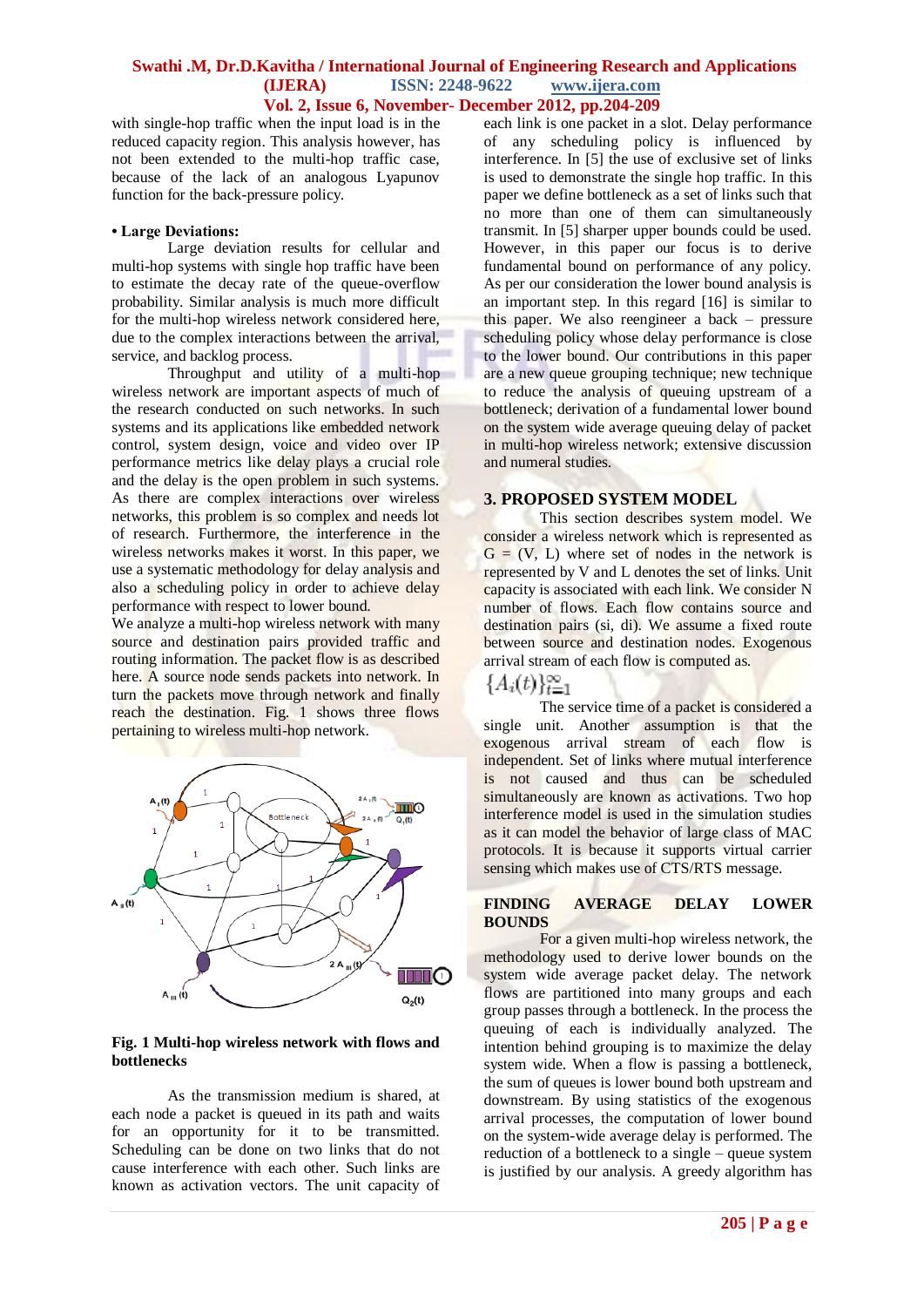been implemented that takes a system with flows and bottlenecks as input and generate a lower bound on the system-wide average packet delay.

# **Greedy Partitioning Algorithm**

This algorithm is meant for dividing the whole wireless network into many single – queue systems and get bound on expected delay.

Algorithm 1: Greedy Partitioning Algorithm

- 1:  $Z \leftarrow \{1, 2...N\}$
- 2: BOUND $\leftarrow 0$
- 3: repeat
- 4: Find the  $(K, X)$ -bottleneck which maximizes  $\mathbf{E}[D_X]$
- 5: BOUND  $\leftarrow$  BOUND +  $\Lambda_X \mathbf{E}[D_X]$
- 6:  $Z \leftarrow Z \setminus i : i \in X$
- 7: until  $Z = \Phi$
- 8: return  $\frac{BOUND}{S}$  $\sum_{i=1}^N \lambda_i$

#### **TABLE 1: shows greedy partitioning algorithm**

A dynamic program can be used for optimal partition. However, this approach is computationally expensive. For this reason in this paper the greedy algorithm presented in table1 was developed in order to find average delay of a wireless network which contains bottlenecks.

# **4. DESIGN OF DELAY-EFFICIENT POLICIES**

Delay efficient scheduler designing is an important question in multi-hop wireless networks. Delay efficient policies can improve performance of multi-hop wireless networks. It is extremely complex to derive delay optimal policies for general purpose although it is easy for specific networks such as tandem and clique. The delay efficient scheduler that works for all networks must satisfy the criteria given below.

- It has to ensure high throughput. This is important for any scheduling policy to maintain delay under control. If not the delay may become infinite when loading is heavy.
- When there are multiple flows running in the network, these flows must be allocated resources equally. Therefore no flow is starved from sufficient resources. The non interference links are to be managed in such a way that no links are starved from resources and service as starvation leads to an increase in the average delay of the system.

As the network is dynamic and has complex interactions, it is not easy to achieve the criteria or properties mentioned above. This is due to lack of prior knowledge about flows and complex interactions in a multi-hop wireless network. As learned from the work of [9], and [11], we opted to use back-pressure policy with fixed routing. In the context of wireless networks, the back-pressure policy has been widely used to solve problems of multi-hop wireless networks [4], [11]. The research community has realized the significance of studying such policy in terms of delay, network stability and complexity of interactions for different flows. The proposed policy is meant for managing queues pertaining to flows in the decreasing order of size. This is considered from the source node to destination node. By using a value known as differential backlog this has been achieved. The differential backlog is used as the weight for the link and scheduling. The scheduling that is matching highest weight is considered. This is the reason this policy is referred to as back-pressure policy. This policy has been studied and applied to various networks of multi-hop nature such as tandem, clique and so on.

## **Back-Pressure Policy**

The policy known as back-pressure can lead to large delays. This is because from the destination the backlogs are gradually larger. The flow of packets is from larger queue to a shorter queue. Moreover the it is possible that some of the links may remain idle. The result of this is that there will be larger delays at bottlenecks. Experiments with this policy were done with various network topologies such as tandem queue, dumbbell, tree and cycle. As per the results it likely that upstream queues of a bottleneck grow long resulting in larger delays. Observation for clique and tandem network is that increase in priority of packets close to destination results in reduction of the delay. The same thing is known as LBFS rule in wired networks [12]. This policy is similar to the policy in [16].

# **5. ILLUSTRATIVE EXAMPLE**

The methodology we proposed and tested on various topologies mentioned in the previous section is described here. We analyze the backpressure policy and the lower bounds. The lower bounds can also help to understand back-pressure policy well. Maximal policy [1], [18] and back pressure policies are compared. For a given interference model, we computed set of graphs exclusively. We also implemented greedy algorithm. The arrival stream at each source is a collection of active and idle periods. The lower bounds are obtained using algorithm 1. For expected single queue system we use analysis proposed in [3].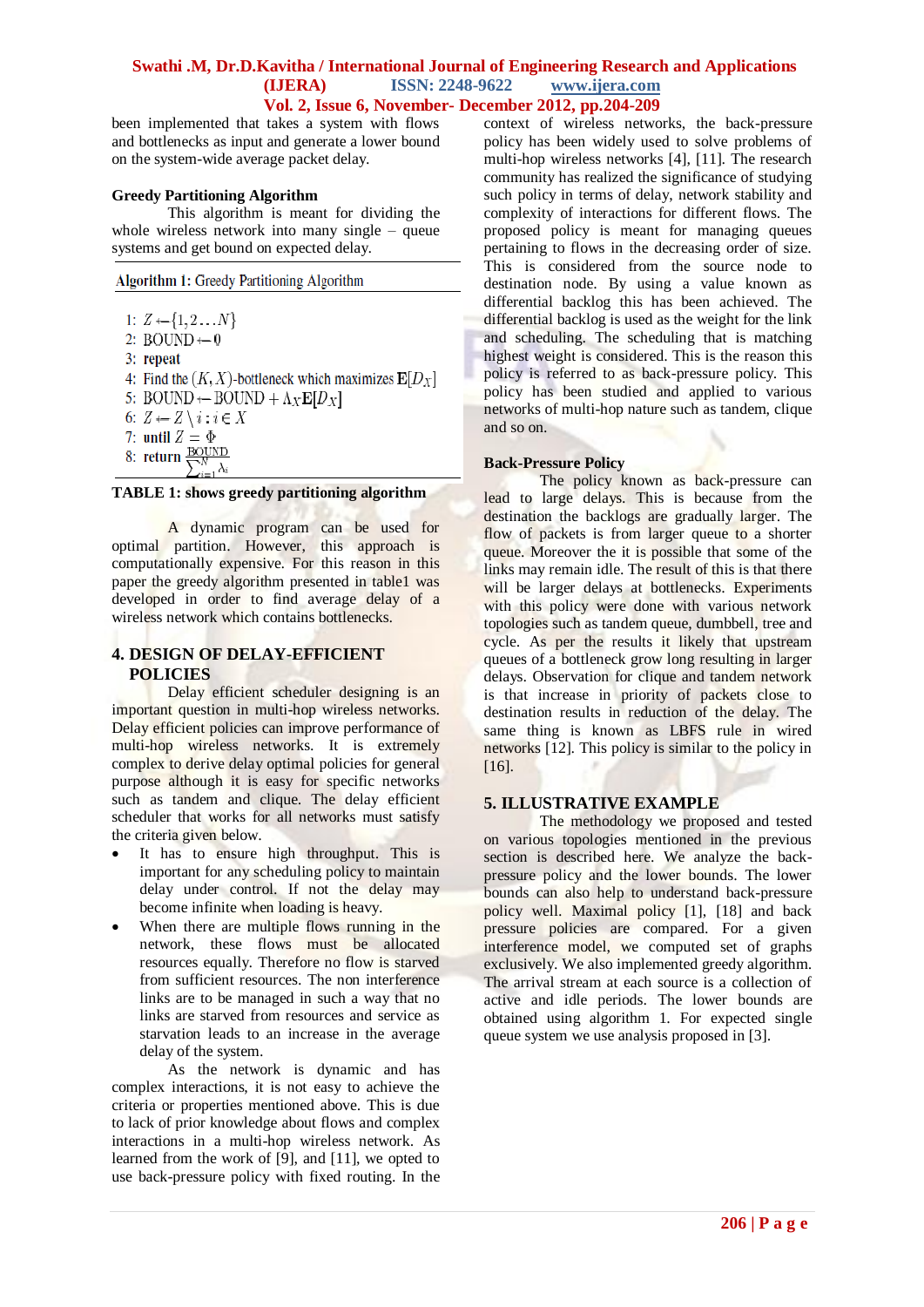









**Fig. 4 shows simulation results for dumbbell topology**



**Fig. 5 shows simulation results for tree topology**



**Fig. 6 Shows simulation results for cycle topology**



**Fig. 7 Simulation results for linear network**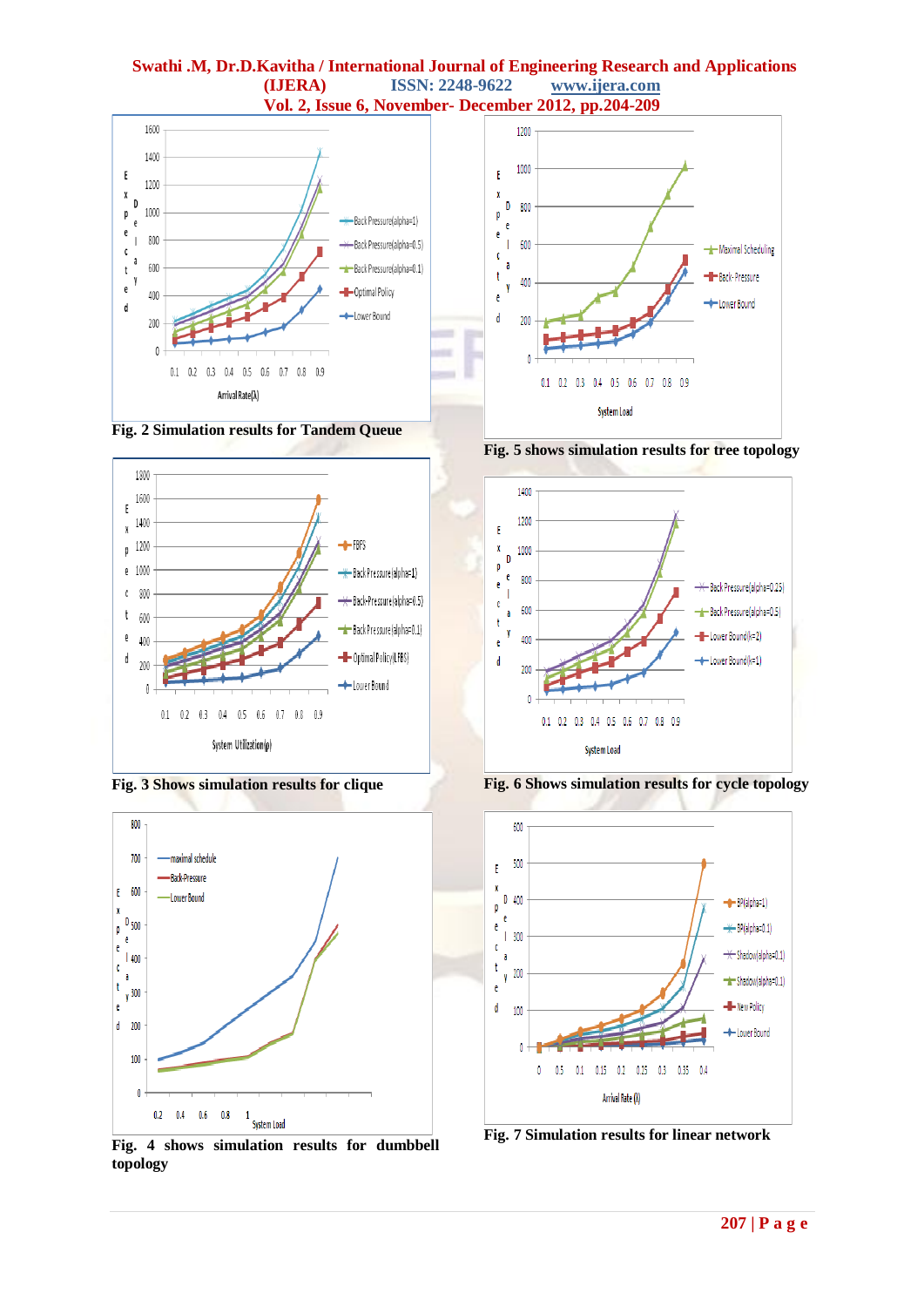# **6. DISCUSSION AND RELATED WORK**

Research that has been done so far on wireless networks [1], [4], and [11] focused on stability of the system. The schemes developed for stability the back – pressure policy has been used. It is also known as throughput-optimal policy. Expected delay analysis of these systems is focused in this paper.

In order to test the stability of increase it or study workload, fluid models are used. It is described in [2] that maximum pressure policy can reduce workload process for heavy traffic networks. In [4], [10], [13], and [14] stochastic bounds using Lyapunoy drifts method is used to derive upper bounds. This has not been extended to multi-hop traffic. In order to calculate large deviation results for cellular systems large deviation results are used in [17] and [20]. This kind of analysis for multi-hop wireless network is not easy as there are complex interactions. For this reason our approach is different and used to reduce the wireless network into singe queuing systems and then analyzed for obtaining lower bound. This technique along with back pressure policy captures essential features of wireless networks. Very important advantage of lower bound is that it supports analysis of large class of arrival processes as described in [3]. In addition to this our approach also depends on the ability to compute the bottlenecks in the system. The characterization of bottlenecks in wireless networks is very difficult to achieve. Instead of that characterizing exclusive set [7] is good for delay analysis. Even though it is good approach, it is not sufficient to obtain tight lower bounds. Developing a delay optimal policy that can achieve least average delay is very challenging. Such schemes were described in [19].

A policy was proposed in [6] that demonstrate the delay for given flows less than the constant factor. The experiments were conducted for quasi reversible networks. In [6] a scheme named "poissonation scheme" was proposed and this was causing the delay to be increasing. To overcome these drawbacks, the lower bound analysis is described and implemented in this paper which works under general interference constraints for general class of arrival processes. For switches the algorithm given in [8] has been studied. The simulations in that paper suggest a fact that the delay reduced with the alpha value. This is also used to analyze heavy traffic [15]. The drawback in these researches is that they did not focus on multi-hop wireless networks. The fact such as MWM-policy for switched networks can be observed with backpressure policy of multi-hop wireless network is not known. The process that works for single hop may not work intuitively for multi-hop wireless networks.

#### **7. CONCLUSION**

In wireless networks delay analysis is an open problem which is very challenging. This problem is further intensified with the interference in wireless network. For this reason, new approaches are essential to overcome this problem in multi-hop wireless network. We focused on lower bound analysis in order to reduce the bottlenecks in multi-hop wireless systems. For specific wireless network we could a sample-path delay-optimal scheduling policy could be obtained. The analysis we did is general and works for a large class of arrival processes. It also supports channel variations. Identifying bottlenecks in the system is the main problem and the lower bound helps in finding nearoptimal policies.

#### **REFERENCES**

- [1] P. Chaporkar, K. Kar, and S. Sarkar, "Throughput guarantees through maximal scheduling in wireless networks," in *Proc. 43rd Annu. Allerton Conf. Commun., Control, Comput.*, 2005, pp. 1557–1567.
- [2] J. G. Dai and W. Lin, "Asymptotic optimality of maximum pressure policies in stochastic processing networks," 2007.
- [3] H. Dupuis and B. Hajek, "A simple formula for mean multiplexing delay for independent regenerative sources," *Queue. Syst. Theory Appl.*, vol. 16, pp. 195–239, 1994.
- [4] L. Georgiadis, M. J. Neely, and L. Tassiulas*, Resource Allocation and Cross-Layer Control in Wireless Networks, Foundations and Trends in Networking*. Delft, The Netherlands: Now, 2006, vol. 1.
- [5] G. R. Gupta and N. B. Shroff, "Delay analysis for wireless networks with single hop traffic and general interference constrains," *IEEE/ACM Trans. Netw.*, vol. 18, no. 2, pp. 393–405, Apr. 2010.
- [6] S. Jagabathula and D. Shah, "Optimal delay scheduling in networks with arbitrary constraints," in *Proc. ACM SIGMETRICS-Performance*, Jun. 2008, pp. 395–406.
- [7] K. Jain, J. Padhye, V. Padmanabhan, and L. Qiu, "Impact of interference on multihop wireless network performance," in *Proc. ACM MobiCom*, 2003, pp. 66–80.
- [8] I. Keslassy and N. McKeown, "Analysis of scheduling algorithms that provide 100% throughput in input-queued switches," in *Proc. 39th Annu. Allerton Conf. Commun., Control, Comput.*, Monticello, IL, Oct. 2001.
- [9] T. Leandros and A. Ephremides, "Stability properties of constrained queuing systems and scheduling policies for maximum throughput in multi-hop radio networks,"